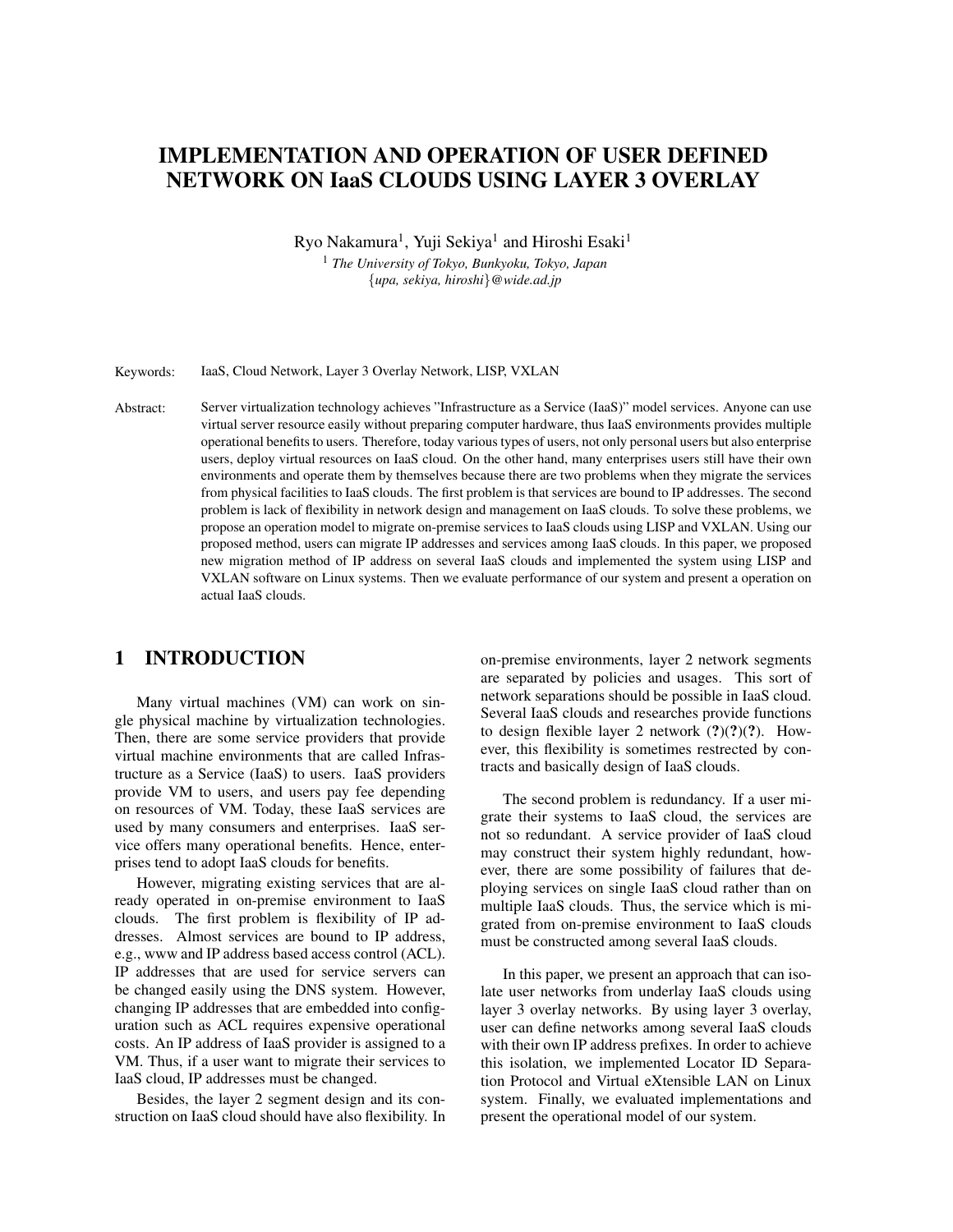## 2 APPROACH

In this section, we describe the requirements to migrate systems from on-premise environments to IaaS clouds, and the overview of proposed approach.

#### 2.1 Requirements

Requirements to achieve migration from on-premise environments to IaaS clouds are shown below.

- *•* Migrating IP address prefix from on-premise networks to IaaS clouds.
- Achieving flexible layer 2 network design on IaaS cloud.
- *•* Constructing user networks among several IaaS clouds.

In this research, to realize these requirements, we introduce layer 3 overlay networks. If using specific functions that depend on each IaaS cloud, migration can be realized. However, on assumption that a user network is constructed among several IaaS clouds, the network can not depend on these specific functions. Then, in our proposed method, layer 3 forms boundary between user network and IaaS clouds. All of functions to construct network are provided by over layer 3. Figure 1 shows the overview of proposed model. A user defined network is isolated from IaaS clouds through integration of LISP (Locator/ID Separation Protocol) and VXLAN (Virtual eXtensible LAN). The layer 3 topology in this system is defined by LISP that is IP over IP overlay protocol, and the layer 2 segment is defined by VXLAN that is ethernet over IP overlay protocol.



**IaaS Clouds**

Figure 1: Isolation of user defined network and underlay IaaS clouds using layer 3 overlay networks.

LISP (?) manages two aspects of the IP address, addressing and locator, in isolation. LISP manages pair of the prefix (EID), and the Routing Locator (RLOC) which accommodates the EID prefix. Then, LISP overlay routing table is constructed of this pair. By this approach, LISP achieves multipoint to multipoint layer 3 overlay IP routing. VXLAN (?) is ethernet over IP overlay architecture. VXLAN Tunnel End Point (VTEP), is a gateway between VXLAN network and non-VXLAN network. VTEPs encapsulate broadcast, unknown unicast and multicast ethernet frame in IP multicast, and well-known unicast in IP unicast. Thus, VTEPs construct overlay forwarding database like ethernet switching. Therefore, VXLAN constructs the Forwarding Information Base for multipoint Ethernet over IP overlay network.

# 2.2 Design Overview of Proposed Approach

The proposed method achieves to isolate user networks from IaaS clouds. By this method, users can design and construct networks using own address prefixes freely without changes to underlay IaaS clouds, then users can migrate on-premise systems. LISP is used to achieve address prefix migration. LISP realizes network mobility through separation of EID and RLOC. Moreover, LISP avoids triangular routing between LISP sites by exchanging overlay routing table, then, applying a LISP site to a IaaS cloud enables IP address prefix migration and route optimization between IaaS clouds. Simultaneously, VXLAN is used to define layer 2 segments on IaaS clouds. VXLAN realize multi tenancy without changes to outer networks. VXLAN is originally assumed that it is used into underlay IaaS systems to separate user networks. However, By VMs directly terminate VXLAN, VM users can design and construct layer 2 segments freely without specific functions provided by IaaS clouds.

Figure 2 shows the overview of constructed system. User defined network is constructed among several IaaS clouds. Layer 2 segments in each IaaS cloud are constructed by VXLAN. Moreover, each layer 2 segment is accommodated by LISP router. An IP address prefix owned by user is associated with a VXLAN segment. In IaaS clouds, an IP address of IaaS provider is assigned to a VM. Then, A LISP router uses IaaS provider's address that is assigned as a locator address, and uses the prefix that is assigned to VXLAN interface as EID prefix. A LISP router advertises this prefix as EID prefix to the LISP overlay network. Thus, user defined network is constructed among several IaaS clouds over layer 3 networks.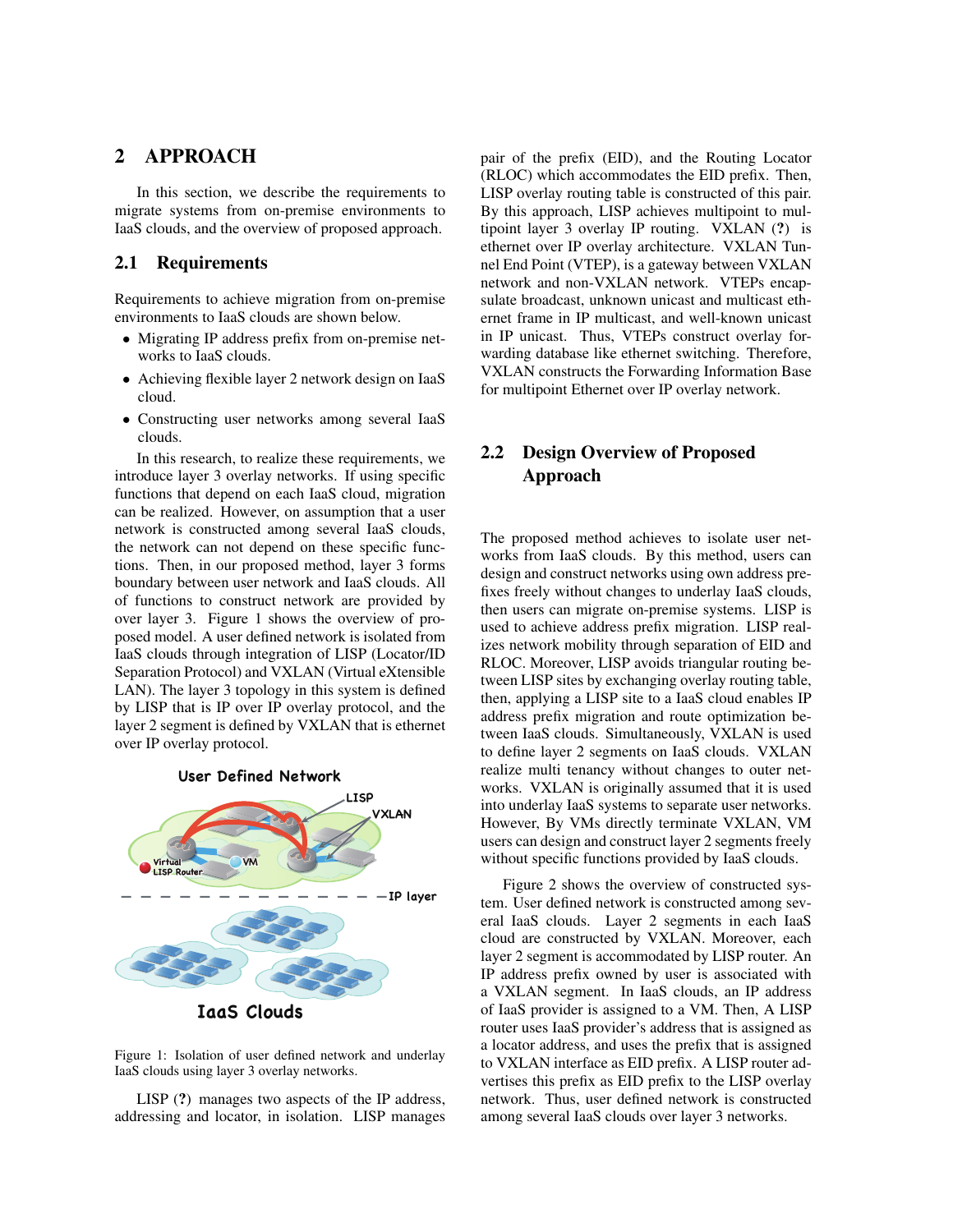

Figure 2: The overview of proposed system

#### 2.3 Implementation and Operation

We implemented LISP and VXLAN in Linux user space, and they can be configured through Vyatta. In proposed system, LISP router including VXLAN function is deployed as a virtual router into IaaS clouds. Thus, we implemented them as vyatta extension. Vyatta, is open source routing suite, provides CLI to configure many open source software for networking. Furthermore, vyatta is provided VM image. By implementing LISP and VXLAN as vyatta extension, anyone can use proposed system in cloud environments with some networking functions that vyatta provides. These implementations, that are called lixy and vxlan-vyatta, are published.

We deployed proposed system into the two actual IaaS clouds. The first IaaS cloud is WIDE Cloud (?) that is academic IaaS environment. WIDE Cloud is constructed from over 20 HVs around Japan, and some HVs are located in foreign countries. It is controlled by WIDE Cloud Controller that is developed by WIDE project. All of HVs connect to a large scale layer 2 segment that accommodates VMs using vlan and vpn tunnels. And another cloud is constructed independently at Keio University using WIDE Cloud Controller too.

We deployed Vyatta with LISP and VXLAN extensions to these IaaS clouds. We extend LISP beta network (?) to these clouds using proposed system. The wide-xtr that is located in WIDE backbone registers assigned prefix to the map server of beta network periodically. Moreover, two XTRs that are located in two IaaS clouds, register a part of assigned prefix and own address as a locator address a map server that is located in WIDE backbone. In this way, we separate assigned prefix into two small prefixes that are used on two clouds. Moreover, layer 2 segments in each cloud are constructed from VXLAN. Thus, we use LISP beta network prefix without any changes to underlay IaaS clouds using proposed method.

## 3 PERFORMANCE EVALUATION

In our proposed method, all of traffics from VMs go through layer 3 overlay. Layer 3 overlay causes degrading bandwidth because MTU is decreased due to layer 3 encapsulation. Thus, this point is obvious bottleneck of this system. This section shows the performance evaluation result of LISP and VXLAN that we implemented.

# 3.1 Performance Degradation due to Fragmentation

First of all, we evaluated implementations to clarify the performance degradation due to fragmentation. Therefore, we tested the throughput of implementations changing message size of test traffic that is UDP payload length from 50 bytes to 1500 bytes with 50 bytes step on a physical node environment.

Figure 3 shows throughput of LISP and VXLAN on physical nodes. With the result of LISP test, when message size 1450 bytes message, throughput was 952Mbps, and when the message size was 1500 bytes, throughput was 917Mbps. LISP encapsulates IP packets in LISP header, so that, when message size is over 1422 bytes, packets are fragmented by LISP router. With this result, performance degradation due to fragmentation is about 3.7%. With the result of VXLAN test, when message size was 1400 bytes, throughput was 924Mbps, and when message size was over 1400 bytes, throughput degraded. VXLAN encapsulates ether frames in VXLAN header, so that, when message size is over 1408 bytes, packets are fragmented by VXLAN node. With this result, performance degradation due to fragmentation is about 25%.



Figure 3: UDP throughput measurement of LISP and VXLAN implementations.